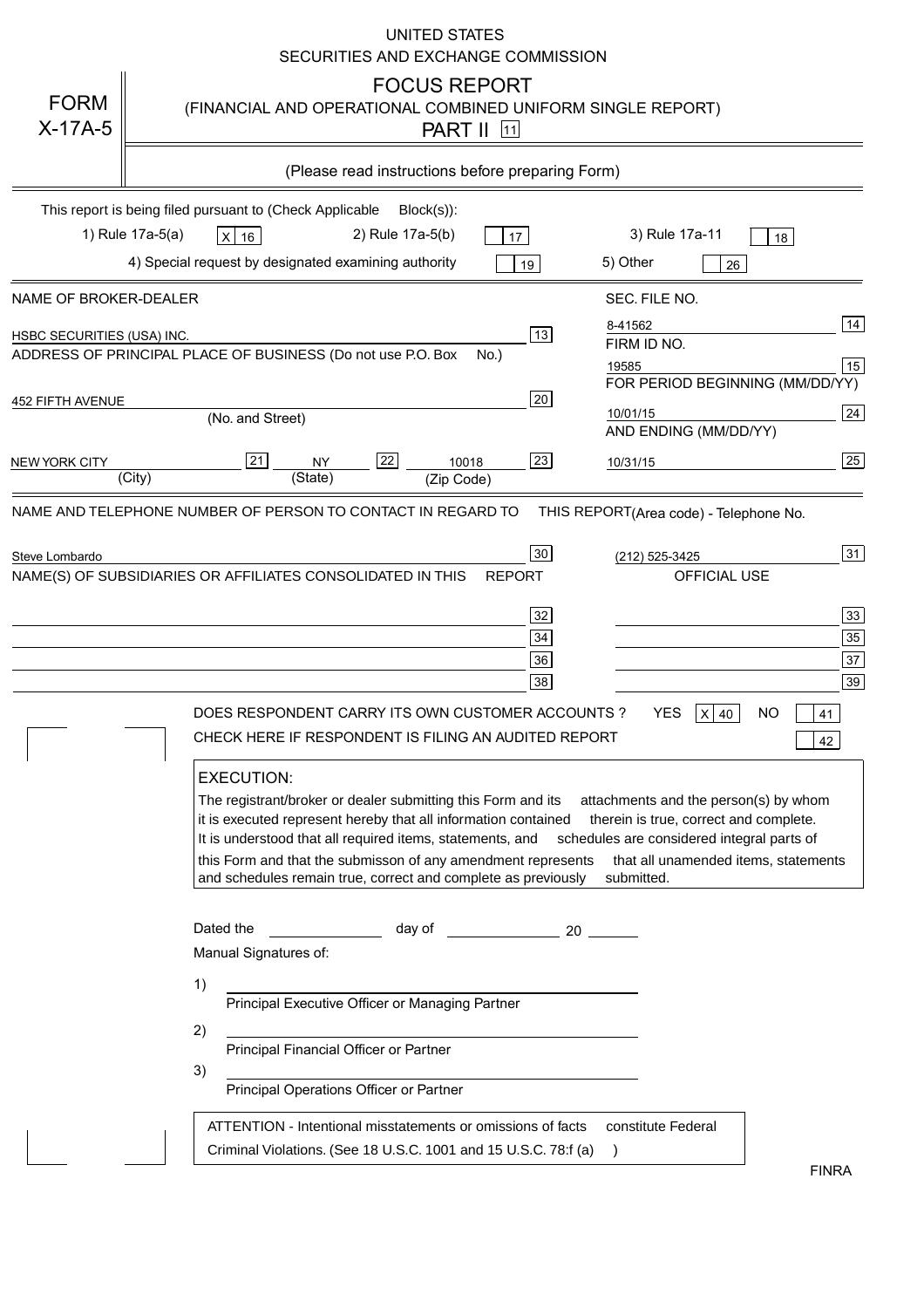### SUPPLEMENT TO FINANCIAL AND OPERATIONAL COMBINED UNIFORM SINGLE REPORT PART II

**BROKER OR DEALER** 

HSBC SECURITIES (USA) INC.

 $10/31/15$ 

as of

## STATEMENT OF SEGREGATION REQUIREMENTS AND FUNDS IN SEGREGATION FOR CUSTOMERS TRADING ON U.S. COMMODITY EXCHANGES

| SEGREGATION REQUIREMENTS (Section 4d(2) of the CEAct)                                          |                             |
|------------------------------------------------------------------------------------------------|-----------------------------|
| 1. Net ledger balance                                                                          |                             |
| A. Cash                                                                                        | \$<br>(193,329,117) 7010    |
| B. Securities (at market)                                                                      | 962,863,548 7020            |
| 2. Net unrealized profit (loss) in open futures contracts<br>traded on a contract market       | 457,990,077 7030            |
| 3. Exchange traded options                                                                     |                             |
| A. Add market value of open option contracts purchased on a<br>contract market                 | 160,898,449 7032            |
| B. Deduct market value of open option contracts granted (sold)<br>on a contract market         | 39,549,037) 7033            |
| 4. Net equity (deficit) (add lines 1, 2, and 3)                                                | 1,348,873,920 7040          |
| 5. Accounts liquidating to a deficit and accounts with debit<br>balances                       |                             |
| - gross amount                                                                                 | 7045<br>2,094,400           |
|                                                                                                |                             |
| Less: amount offset by customer owned securities                                               | 2,094,400) 7047<br>7050     |
| 6. Amount required to be segregated (add lines 4 and 5)                                        | \$<br>1,348,873,920<br>7060 |
| FUNDS IN SEGREGATED ACCOUNTS                                                                   |                             |
| 7. Deposited in segregated funds bank accounts                                                 |                             |
| A. Cash                                                                                        | 7070<br>59,053,557          |
| B. Securities representing investments of customers' funds<br>(at market)                      | 7080<br>$\Omega$            |
| C. Securities held for particular customers or option customers<br>in lieu of cash (at market) | 7090<br>216,910,161         |
| 8. Margins on deposit with derivatives clearing organizations<br>of contract markets           |                             |
| A. Cash                                                                                        | \$<br>7100<br>137,902,358   |
| B. Securities representing investments of customers' funds<br>(at market)                      | 149,572,500 7110            |
| C. Securities held for particular customers or option customers<br>in lieu of cash (at market) | 745,953,387 7120            |
| 9. Net settlement from (to) derivatives clearing organizations<br>of contract markets          | 7130<br>(20, 402, 379)      |
| 10. Exchange traded options                                                                    |                             |
| A. Value of open long option contracts                                                         | 160,898,449 7132            |
| B. Value of open short option contracts                                                        | 39,549,037 7133             |
| 11. Net equities with other FCMs                                                               |                             |
| A. Net liquidating equity                                                                      | 7140<br>69,768,531          |
| B. Securities representing investments of customers' funds<br>(at market)                      | 7160                        |
| C. Securities held for particular customers or option customers<br>in lieu of cash (at market) | 7170                        |
| 12. Segregated funds on hand (describe:                                                        | 0 7150                      |
| 13. Total amount in segregation (add lines 7 through 12)                                       | 1,480,107,527 7180          |
| 14. Excess (deficiency) funds in segregation (subtract line 6<br>from line 13)                 | \$<br>131,233,607 7190      |
| 15. Management Target Amount for Excess funds in segregation                                   | 110,000,000 7194            |
| 16. Excess (deficiency) funds in segregation over (under) Management Target Amount Excess      | 21,233,607 7198<br>\$       |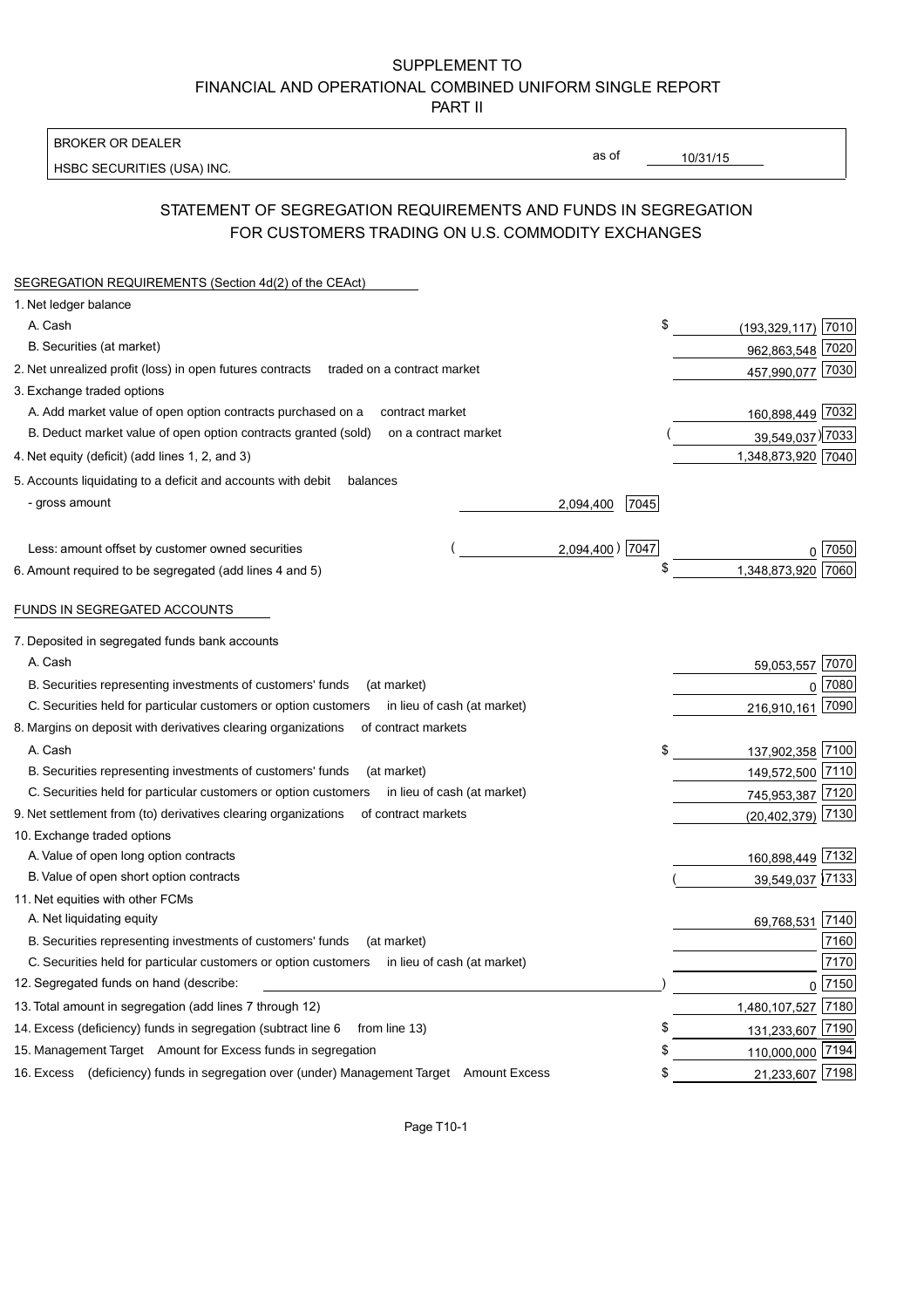# SUPPLEMENT TO FINANCIAL AND OPERATIONAL COMBINED UNIFORM SINGLE REPORT

PART II

| <b>BROKER OR DEALER</b>                                                              |                                        | as of<br>10/31/15                                              |           |
|--------------------------------------------------------------------------------------|----------------------------------------|----------------------------------------------------------------|-----------|
| HSBC SECURITIES (USA) INC.                                                           |                                        |                                                                |           |
|                                                                                      | FOR CUSTOMERS' DEALER OPTIONS ACCOUNTS | STATEMENT OF SEGREGATION REQUIREMENTS AND FUNDS IN SEGREGATION |           |
| 1. Amount required to be segregated in accordance<br>with Commission regulation 32.6 |                                        | \$                                                             | 7200<br>0 |
| 2. Funds in segregated accounts                                                      |                                        |                                                                |           |
| A. Cash                                                                              | \$                                     | 7210<br>0                                                      |           |
| B. Securities (at market)<br>C. Total                                                |                                        | $0$  7220                                                      | 7230<br>0 |
| 3. Excess (deficiency) funds in segregation                                          |                                        |                                                                |           |
| (subtract line 2.C from line 1)                                                      |                                        |                                                                | 7240<br>0 |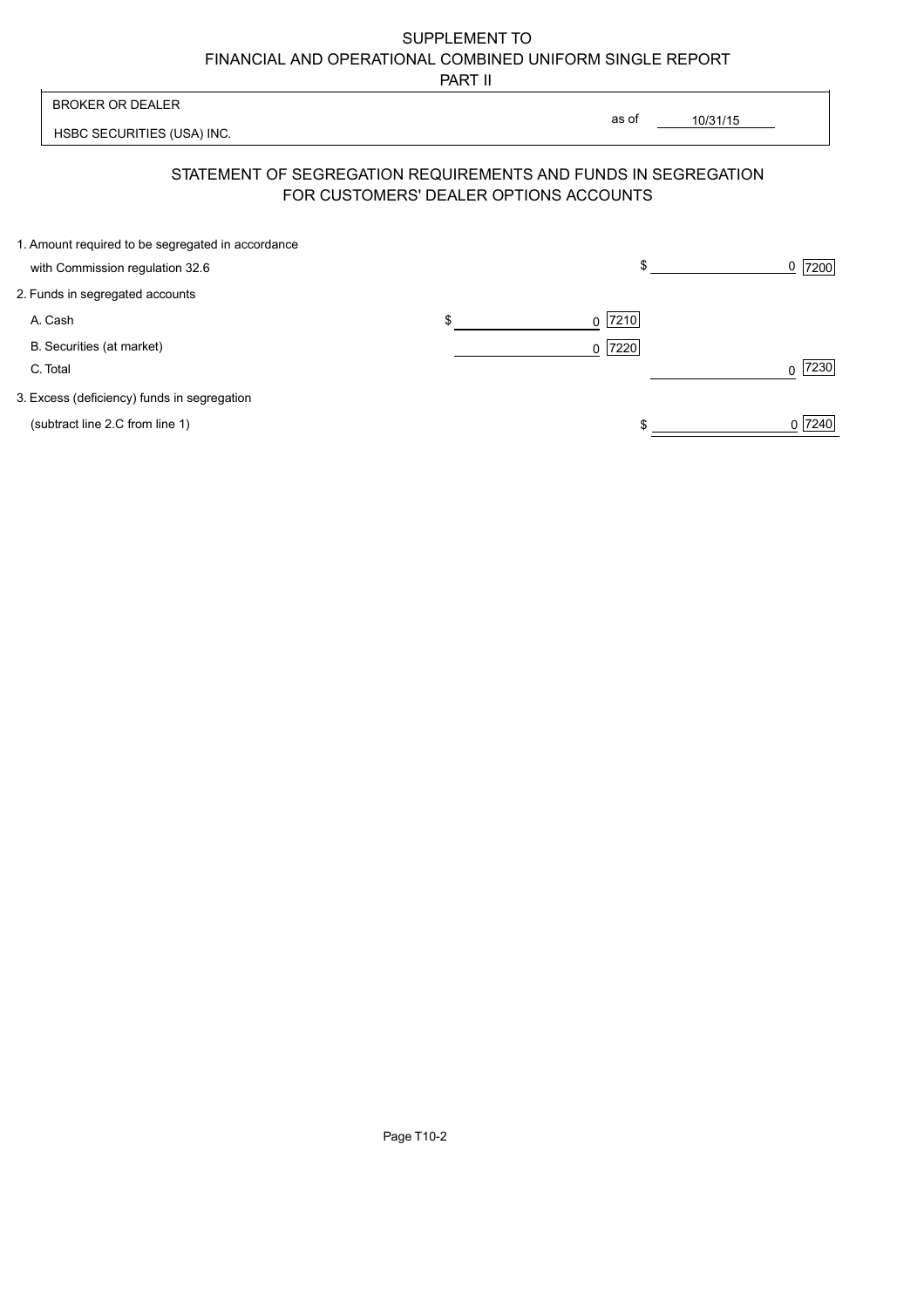SUPPLEMENT TO FINANCIAL AND OPERATIONAL COMBINED UNIFORM SINGLE REPORT

PART II

| <b>BROKER OR DEALER</b>    |
|----------------------------|
| HSBC SECURITIES (USA) INC. |

as of

10/31/15

#### STATEMENT OF SECURED AMOUNTS AND FUNDS HELD IN SEPARATE ACCOUNTS PURSUANT TO COMMISSION REGULATION 30.7

#### FOREIGN FUTURES AND FOREIGN OPTIONS SECURED AMOUNTS

| Amount required to be set aside pursuant to law, rule or<br>regulation of a foreign government<br>or a rule of a self-regulatory organization authorized<br>thereunder                       | \$<br>U                         | 7305         |
|----------------------------------------------------------------------------------------------------------------------------------------------------------------------------------------------|---------------------------------|--------------|
| 1. Net ledger balance - Foreign Futures and Foreign Option Trading - All Customers<br>A. Cash<br><b>B.</b> Securities<br>(at market)                                                         | \$<br>88,017,548<br>100,471,485 | 7315<br>7317 |
| unrealized profit (loss) in open futures contracts traded on a foreign board of trade<br>2. Net                                                                                              | (25, 557, 786)                  | 7325         |
| 3. Exchange traded options<br>A. Market value of open option contracts purchased on a foreign board of trade<br>B. Market value of open contracts granted (sold) on a foreign board of trade | 0<br>O                          | 7335<br>7337 |
| 4. Net equity (deficit)<br>(add lines 1.2. and 3.)                                                                                                                                           | \$<br>162,931,247               | 7345         |
| a deficit and accounts with<br>5. Accounts liquidating to<br>7351<br>debit balances - gross<br>2,001,503<br>amount<br>687,597) 7352<br>Less: amount offset by customer owned securities      | 1,313,906                       | 7354         |
| 6. Amount required to be set aside as the secured amount - Net Liquidating<br>Equity Method (add lines 4 and 5)                                                                              | \$<br>164,245,153               | 7355         |
| 7. Greater of amount required to be set aside pursuant to foreign jurisdiction (above) or<br>line 6.                                                                                         | 164,245,153                     | 7360         |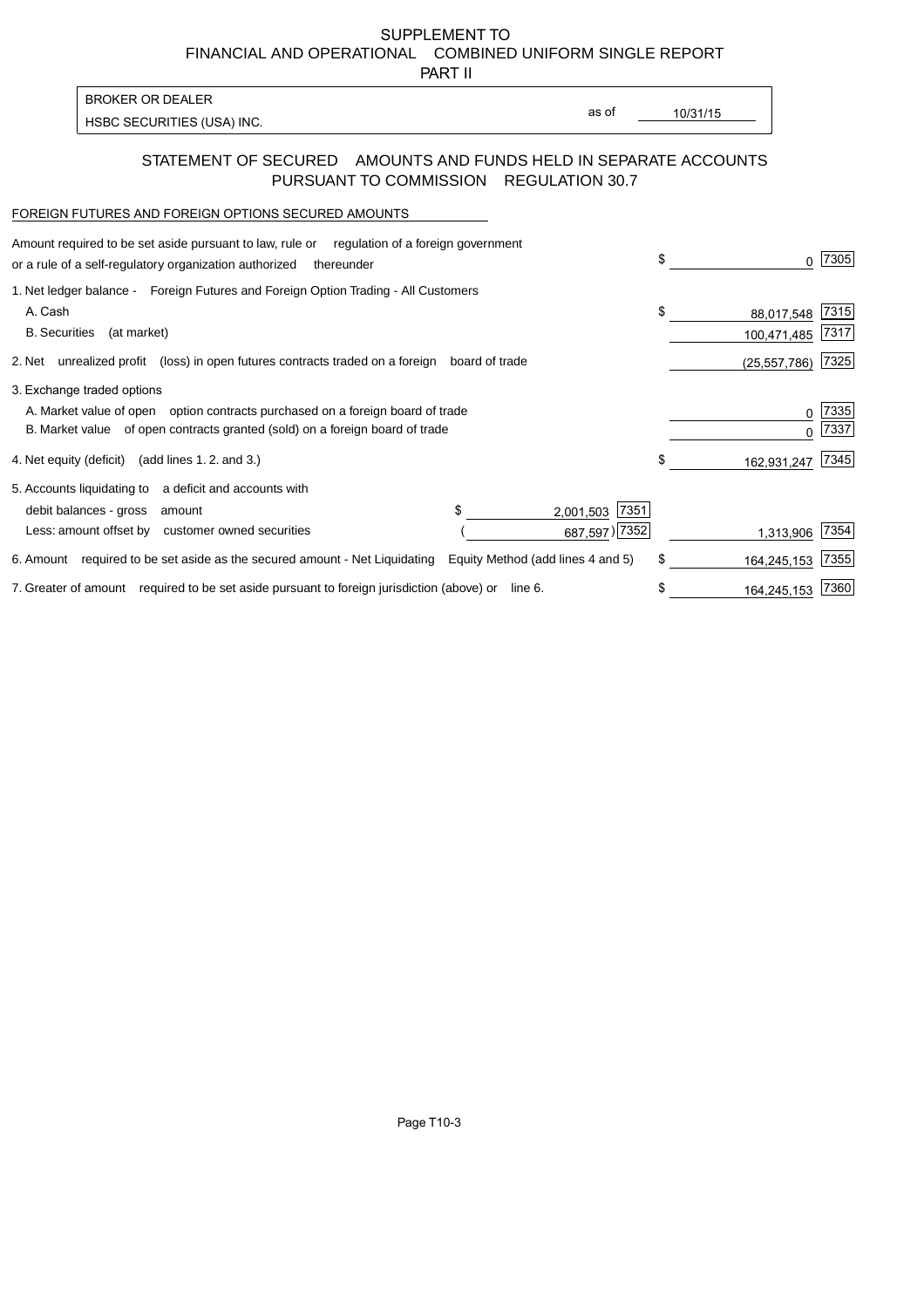SUPPLEMENT TO

FINANCIAL AND OPERATIONAL COMBINED UNIFORM SINGLE REPORT

PART II

| <b>BROKER OR DEALER</b>                                                                                              |                  |
|----------------------------------------------------------------------------------------------------------------------|------------------|
| as of<br>10/31/15<br>HSBC SECURITIES (USA) INC.                                                                      |                  |
|                                                                                                                      |                  |
| STATEMENT OF SECURED AMOUNTS AND FUNDS HELD IN SEPARATE<br><b>ACCOUNTS</b><br>PURSUANT TO COMMISSION REGULATION 30.7 |                  |
| FUNDS DEPOSITED IN SEPARATE REGULATION 30.7 ACCOUNTS                                                                 |                  |
| 1. Cash in banks                                                                                                     |                  |
| \$<br>A. Banks located in the United States<br>7500<br>20,128,552                                                    |                  |
| B. Other banks qualified under Regulation 30.7                                                                       |                  |
| 7510<br>$0$ 7520 \$<br>Name(s):<br><b>HARRIS TRUST</b>                                                               | 20,128,552 7530  |
| 2. Securities                                                                                                        |                  |
| \$<br>A. In safekeeping with banks located in the United States<br>50,966,692 7540                                   |                  |
| 30.7<br>B. In safekeeping with other banks qualified under Regulation                                                |                  |
| 7550<br>$0$  7560 <br>Name(s):<br><b>HARRIS TRUST</b>                                                                | 50,966,692 7570  |
| 3. Equities with registered futures commission merchants                                                             |                  |
| $0$ 7580<br>A. Cash<br>\$                                                                                            |                  |
| <b>B.</b> Securities<br>0 7590                                                                                       |                  |
| $0$ 7600<br>C. Unrealized gain (loss) on open futures contracts                                                      |                  |
| 0 7610<br>D. Value of long option contracts                                                                          |                  |
| $0)$ 7615<br>E. Value of short option contracts                                                                      | $0\sqrt{7620}$   |
| 4. Amounts held by clearing organizations of foreign boards of<br>trade                                              |                  |
| 7630<br>Name(s):                                                                                                     |                  |
| \$<br>A. Cash<br>7640                                                                                                |                  |
| 7650<br><b>B.</b> Securities                                                                                         |                  |
| 7660<br>C. Amount due to (from) clearing organizations - daily<br>variation                                          |                  |
| D. Value of long option contracts<br>7670                                                                            |                  |
| 7675 <br>E. Value of short option contracts                                                                          | 7680             |
| 5. Amounts held by members of foreign boards of trade<br>Name(s):<br>7690                                            |                  |
| \$<br>123,054,576 7700<br>A. Cash                                                                                    |                  |
| <b>B.</b> Securities<br>49,504,793 7710                                                                              |                  |
| (25, 557, 786)<br>C. Unrealized gain (loss) on open futures contracts<br>7720                                        |                  |
| D. Value of long option contracts<br>0 7730                                                                          |                  |
| $_0$ ) 7735<br>E. Value of short option contracts                                                                    | 147,001,583 7740 |
| 6. Amounts with other depositories designated by a foreign<br>board of trade<br>7750<br>Name(s):                     | 0 7760           |
| 7. Segregated funds on hand (describe:                                                                               | 07765            |
| \$<br>8. Total funds in separate section 30.7 accounts                                                               | 218,096,827 7770 |
| 9. Excess (deficiency) set Aside Funds for Secured Amount (subtract Line 7 Secured                                   |                  |
| \$<br>Statement page T10-3 from Line 8)                                                                              | 53,851,674 7380  |
| \$<br>10. Management Target Amount for Excess funds in separate section 30.7 accounts                                | 10,000,000 7780  |
| 11. Excess (deficiency) funds in separate 30.7 accounts over (under) Management Target<br>\$                         | 43,851,674 7785  |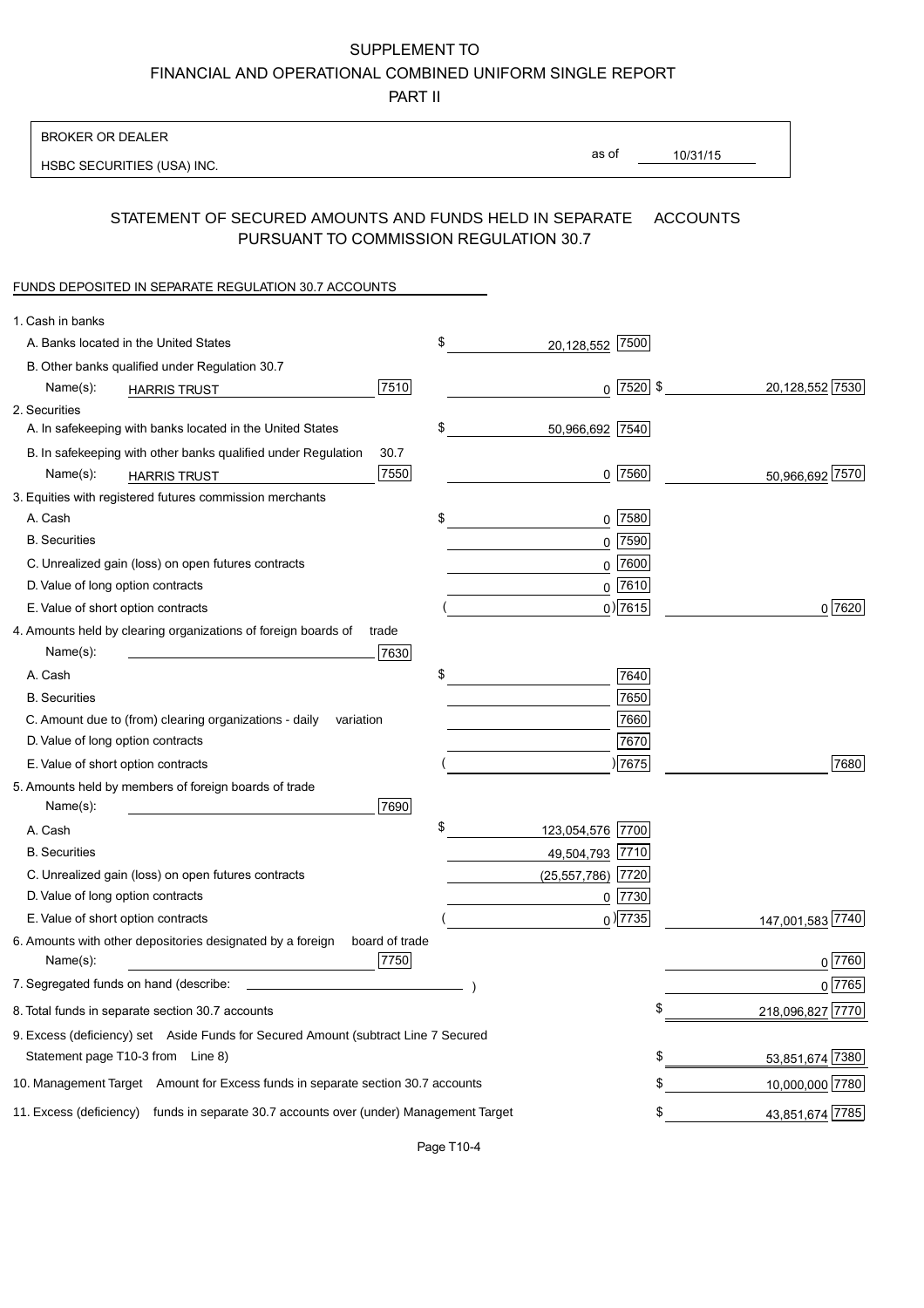SUPPLEMENT TO FINANCIAL AND OPERATIONAL COMBINED UNIFORM SINGLE REPORT

PART II

**BROKER OR DEALER** HSBC SECURITIES (USA) INC.

as of

 $10/31/15$ 

#### STATEMENT OF CLEARED SWAPS CUSTOMER SEGREGATION REQUIREMENTS AND FUNDS IN CLEARED SWAPS CUSTOMER ACCOUNTS UNDER 4D(F) OF THE CEA

| Cleared Swaps Customer Requirements                                                                         |    |                         |
|-------------------------------------------------------------------------------------------------------------|----|-------------------------|
| 1. Net ledger balance                                                                                       |    |                         |
| A. Cash                                                                                                     | \$ | 830,368,651 8500        |
| <b>B.</b> Securities<br>(at market)                                                                         |    | 1,087,442,499 8510      |
| 2. Net unrealized profit (loss) in open cleared swaps                                                       |    | 8520<br>(822, 783, 389) |
| 3. Cleared swaps options                                                                                    |    |                         |
| A. Market value of open cleared swaps option contracts purchased                                            |    | 0 8530                  |
| B. Market value of open cleared swaps option contracts granted (sold)                                       |    | 0) 8540                 |
| 4. Net equity (deficit) (add lines 1, 2, and 3)                                                             | \$ | 1,095,027,761 8550      |
| 5. Accounts liquidating to a deficit and accounts with                                                      |    |                         |
| 22,528,853 8560<br>\$<br>debit balances - gross amount                                                      |    |                         |
| 22,528,853) 8570<br>Less: amount offset by customer owned securities                                        |    | $0^{8580}$              |
| 6. Amount required to be segregated for cleared swaps customers (add lines 4 and 5)                         |    | 8590<br>1,095,027,761   |
| Funds in Cleared Swaps Customer Segregated Accounts                                                         |    |                         |
| 7. Deposited in cleared swaps customer segregated accounts at banks                                         |    |                         |
| A. Cash                                                                                                     | \$ | 8600<br>13,718,991      |
| B. Securities representing investments of cleared swaps customers' funds (at market)                        |    | 0 8610                  |
| C. Securities held for particular cleared swaps customers in lieu of cash (at market)                       |    | 8620<br>38,710,639      |
| 8. Margins on deposit with derivatives clearing organizations in cleared swaps customer segregated accounts |    |                         |
| A. Cash                                                                                                     |    | 238,453,079 8630        |
| representing investments of cleared swaps customers' funds (at market)<br><b>B.</b> Securities              |    | 8640<br>$\Omega$        |
| held for particular cleared swaps customers in lieu of cash (at market)<br>C. Securities                    |    | 8650<br>1,048,731,860   |
| 9. Net settlement from (to) derivatives clearing organizations                                              |    | 8660<br>(31, 374, 592)  |
| 10. Cleared swaps options                                                                                   |    |                         |
| A. Value of open cleared swaps long option contracts                                                        |    | 0 8670                  |
| B. Value of open cleared swaps short option contracts                                                       |    | $0)$ 8680               |
| 11. Net equities with other FCMs                                                                            |    |                         |
| A. Net liquidating equity                                                                                   |    | 0 8690                  |
| B. Securities representing investments of cleared swaps customers' funds (at market)                        |    | $0 \overline{8700}$     |
| C. Securities held for particular cleared swaps customers in lieu of cash (at market)                       |    | 0 8710                  |
| 12. Cleared swaps customer funds on hand (describe:                                                         |    | $0 \; 8715$             |
| 13. Total amount in cleared swaps customer segregation (add lines 7 through 12)                             | \$ | 1,308,239,977 8720      |
| (deficiency) funds in cleared swaps customer segregation (subtract line 6 from line 13)<br>14. Excess       | S  | 213,212,216 8730        |
| 15. Management Target Amount for Excess funds in cleared swaps segregated accounts                          | \$ | 90,000,000 8760         |
| (deficiency) funds in cleared swaps customer segregated accounts over<br>16. Excess                         |    |                         |
| (under)<br><b>Management Target Excess</b>                                                                  | \$ | 123,212,216 8770        |